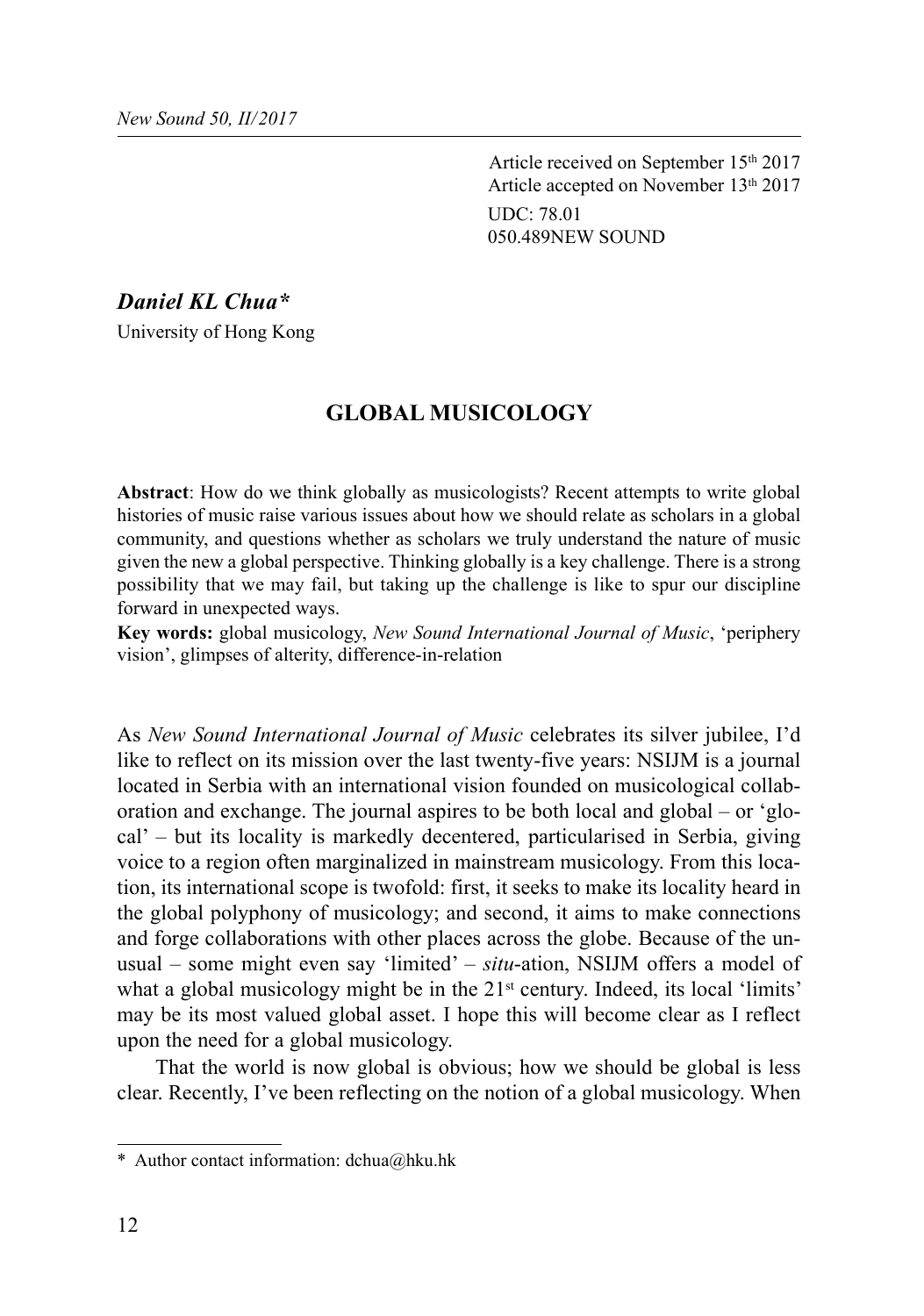I was asked to contribute to the  $50<sup>th</sup>$  issue of this journal, I had just taken over the reins of the International Musicological Society (IMS) as its President for the next five years. In a sense, the Society is the dialectical image of NSIJM. Whereas the journal is local with a global vision, the IMS is global with a local vision. Whereas the 90 year history of the IMS starts from the center and embraces the periphery, the 25 year history of NSIJM starts from the periphery to address the center. We meet somewhere in the middle of our dialectical mirroring, in the relationship between the global and the local; and it is precisely this relationship that is the issue for a global musicology.

This is not a purely academic issue since as a journal and a society we are both institutions. We are not just an arena for the study of *global musicology*; we are a living manifestation of it. We represent its members, its networks, its resources, its history in the making. Like NSIJM, the mission of IMS is international collaboration. Its history is entangled in the questions posed by musicology across the world. As a society, we should embody a global musicology both in the sense that we represent a counterpoint of histories and a diversity of music and disciplines. As such, we express both the glorious ideals of a global musicology and the reality of all the methodological and political problems that such a vision entails.

What are these ideals?

1. A global musicology is inclusive, embracing the musicology of every tribe, tongue and nation in all its multi-faceted brilliance across the globe.

2. A global musicology is methodological indiscriminate. It aspires to be an open space where all musicological approaches and topics belong.

3. A global musicology requires a society. It needs to be collaborative, facilitating a network of scholars connected by mutual interests.

But we all know that this is not how the world works. The world has been (and, sadly, still is) predominately blind and deaf to these all-inclusive ideals. We cannot just believe in these abstractions as if they are real. If we embody a global musicology in some way, then we are entangled in its concrete problems and the history of its failures – problems that have to be critiqued, worked through and work out, with solutions that do not simply paralyse us with fear but lead to an abundance of generative ideas.

But how do we do this? In short, by looking at each other and seeing how we live out our 'glocal' visions from different perspectives. So when I look at NSIJM, I see potential solutions to problems we face in nurturing a global musicology.

There are two problems I want to highlight. The first one is methodological.

Five years ago, Reinhardt Strohm, with the support of the International Balzan Foundation, initiated a project that is relevant to this discussion –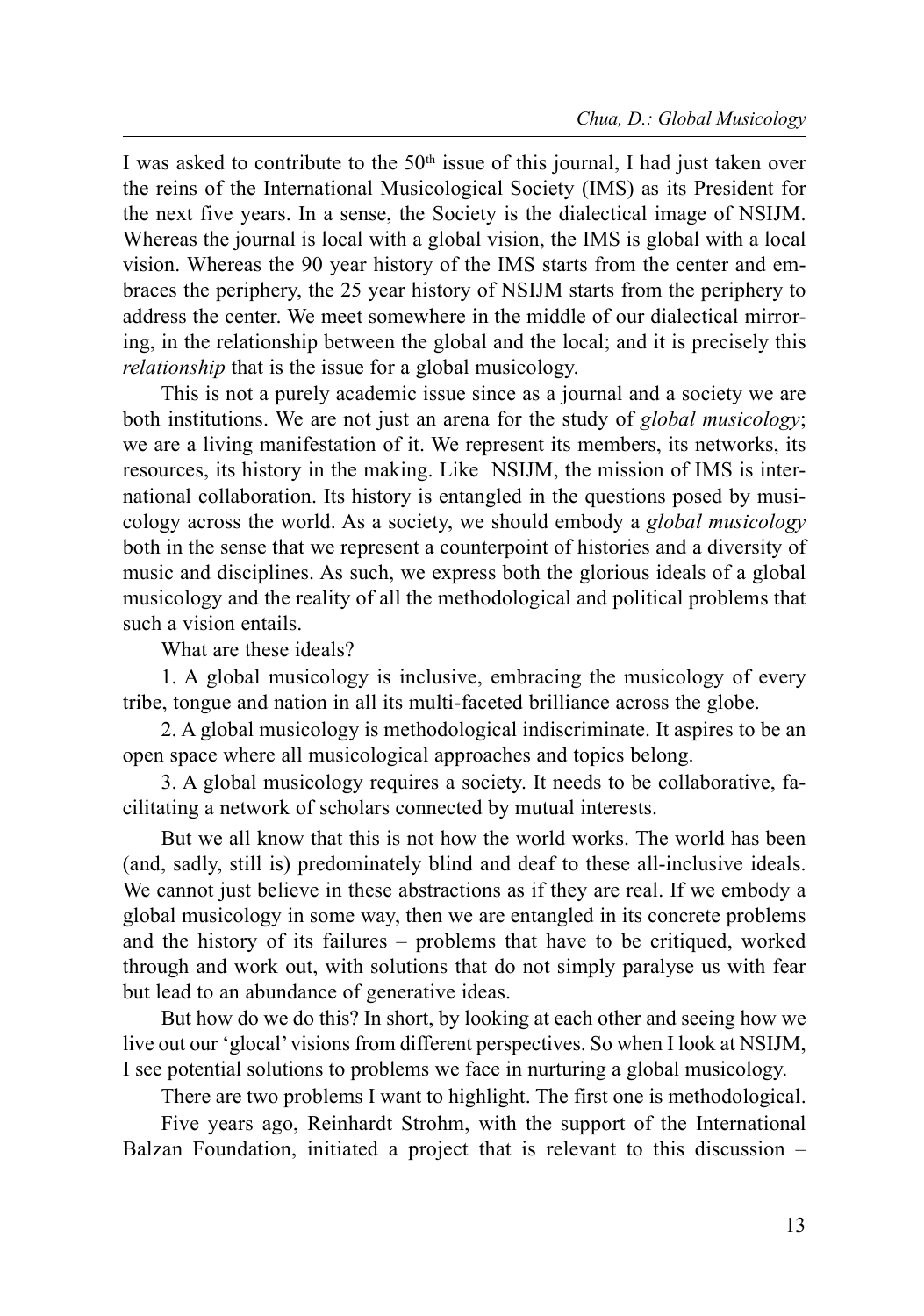## New Sound 50, II/2017

Towards a Global History of Music. The project started with a basic problem. It was premised on a divide between historical musicology and ethnomusicology. To put it bluntly, historical musicology, in its preoccupation with European music, does not attend to the world: its history is geographically circumscribed. Ethnomusicology, on the other hand, in tending to the ethnography of the world has neglected history: its global coverage lacks historical depth. Of course, this binary opposition is a cardboard description of a situation that is more nuanced and peppered with admirable exceptions. Nonetheless, it outlines a reality that has rendered the study of music ineffective, spawning exclusive methodologies and approaches that are caught up in ideological and political assumptions and unconscious biases.

In other words, musicology is broken. If a global musicology aims to be methodologically indiscriminate, then it will house the brokenness of musicology, a problem that points to major epistemological and ontological inadequacies behind its methods. These inadequacies are not just evident between the incongruence of historical musicology and ethnomusicology, but are also evident in music theory and analysis, the psychology of music, sound studies … and so on. Let me illuminate the problem by looking askance at music theory today. Music theory should be responsible for all music, and yet, in its obsession with technique, it has not asked the ontological questions necessary to determine what music is. Music theory fails as music theory because it defines music as that which its techniques are suited, and so misses out most music in the world. It has no basis – no ontology – for the study of music. But is this not the same problem for most forms of musicology? Have we asked the basic ontological question: *what is music*? Let me be provocative: can it be the case that musicology does not know what music is? Or, at least, we need to ask whether it limits what music is because what it defines as music is determined by its tools?

The divisions within musicology mostly derive from the luxury of being at the centre: we luxuriate in schisms because there is plenty of musicology to spoil and divide, and then export. But the irony of such an abundance is that there more you divide the more narrow the definition of music becomes. On the other hand, when you are on the margins, there isn't such a luxury for musicology to play with. However, if I may borrow biblical phrase, there is a 'poverty of spirit' that results in a blessing: having less means including more in your definition of what musicology – and what music – is. You are forced to draw on all the resources of the region. One result of this 'limitation' is a journal that is methodologically indiscriminate. If you browse through the issues of NSIJM over the last twenty-five years you will see a full spectrum of disciplines covering a vast range of music. There is no divide between ethnomusicology and historical musicology. All who reflect upon music is included, whether the issue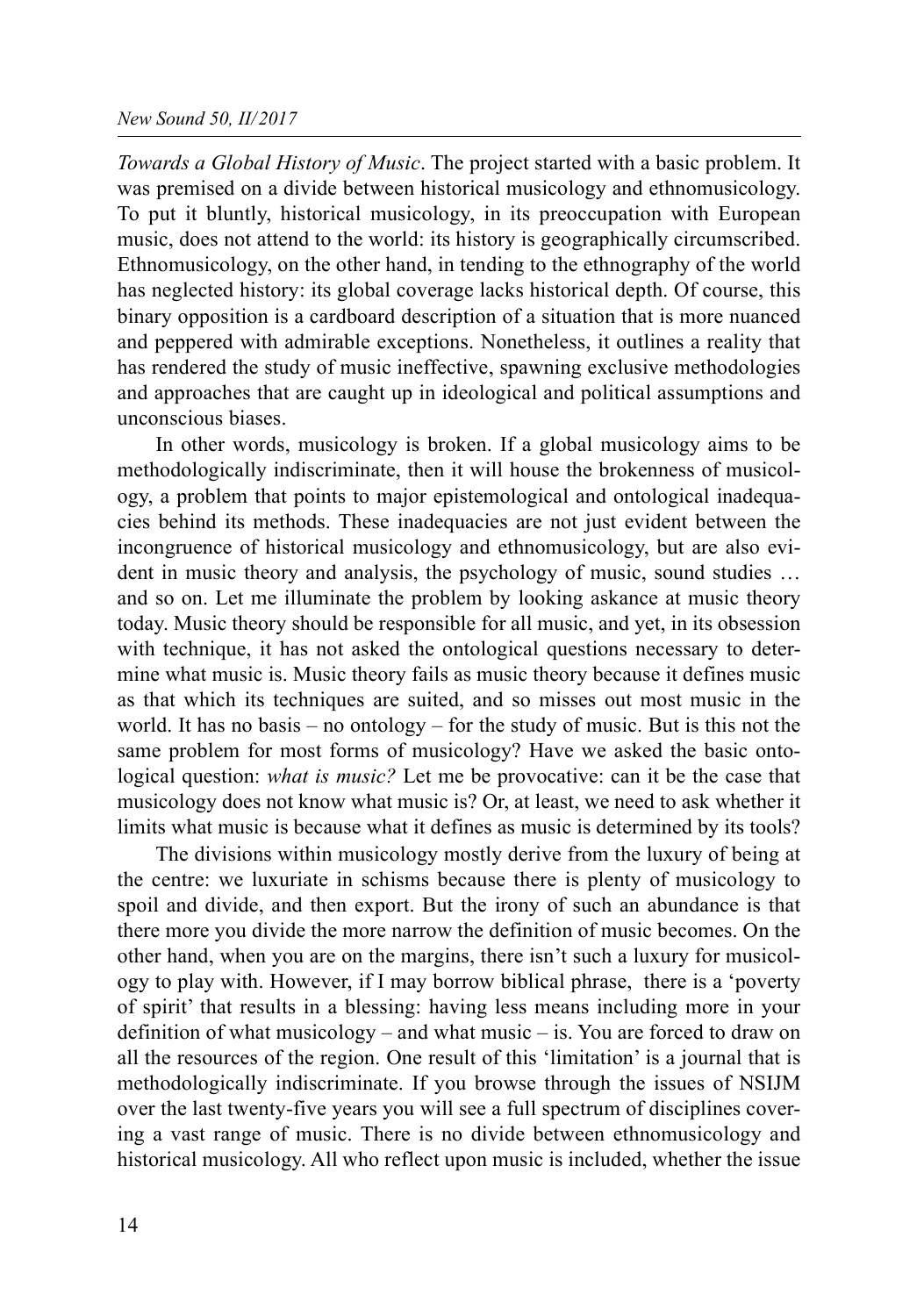is aesthetic, archival, historical, practical, theoretical, iconographic, ethnographic, compositional… etc. What I particularly admire about the name of the journal is that 'musicology' is not included in the title. The journal is not about disciplinary boundaries. Instead it names to objects of research – music and sounds. As a result, what music is is not defined by the discipline. I believe that it is often the case that one can see better from the margins: a 'periphery vision' as it were, catches glimpses of alterity, estranges the status quo, and so recalibrates or redefines musicology. NSIJM is beacon of such a vision.

So the first problem is 'What is music?'. The second problem is similar: 'What is world?'

This question is one of representation. Or, rather, of its impossibility. Picture the globe. How do you represent the world? You can't. Because the only legitimate centre of our globe is at its core which is both inaccessible and uninhabitable. No one is at the centre. We all live on a curved surface where there is no still-point from which we can be position-less or claim to have some kind of equidistant neutrality. How do you formulate a musicology that is unrepresentable? Each position on the globe gives a different viewpoint, a different story, a different standard, different interests, and different canons. And how many positions are there in the world? An infinite number. Having no positon is equivalent to having infinite positions. So not only is there no position from which to grasp the totality, the totality itself is ungraspable in its infinity.

The world of musicology is not only unrepresentable by its sheer size and diversity, it is also unrepresentable because of globalisation itself. A global musicology is a history that is constantly on the move, a history of encounters and entanglements, of hybridity and transculturality. How can we fix that which is fluid? If I were Kant, I would say that a global musicology is both mathematically sublime and dynamically sublime! It is a project that is overwhelming in terms of size and force; there is too much volume and too much change. This is why my favourite word in Strohm's title for his project Towards a Global History of Music is 'towards'. Because he knows that he is never going to arrive at one. And this is perhaps the word that should preface any attempt at a global musicology. It will always be work in progress, always incomplete. Global musicology is an impossible task.

And yet, we have to pursue this impossibly asymptotic vision. We are caught in a dilemma: we cannot represent the world and yet we have to represent the world because the world is constantly being represented: it is a contested space that we must engage in or else it will be represented for us. Today, we face a world unable to cope with the world and its global history – a reality, perhaps, that makes our seemingly niche enterprise timely and urgent.